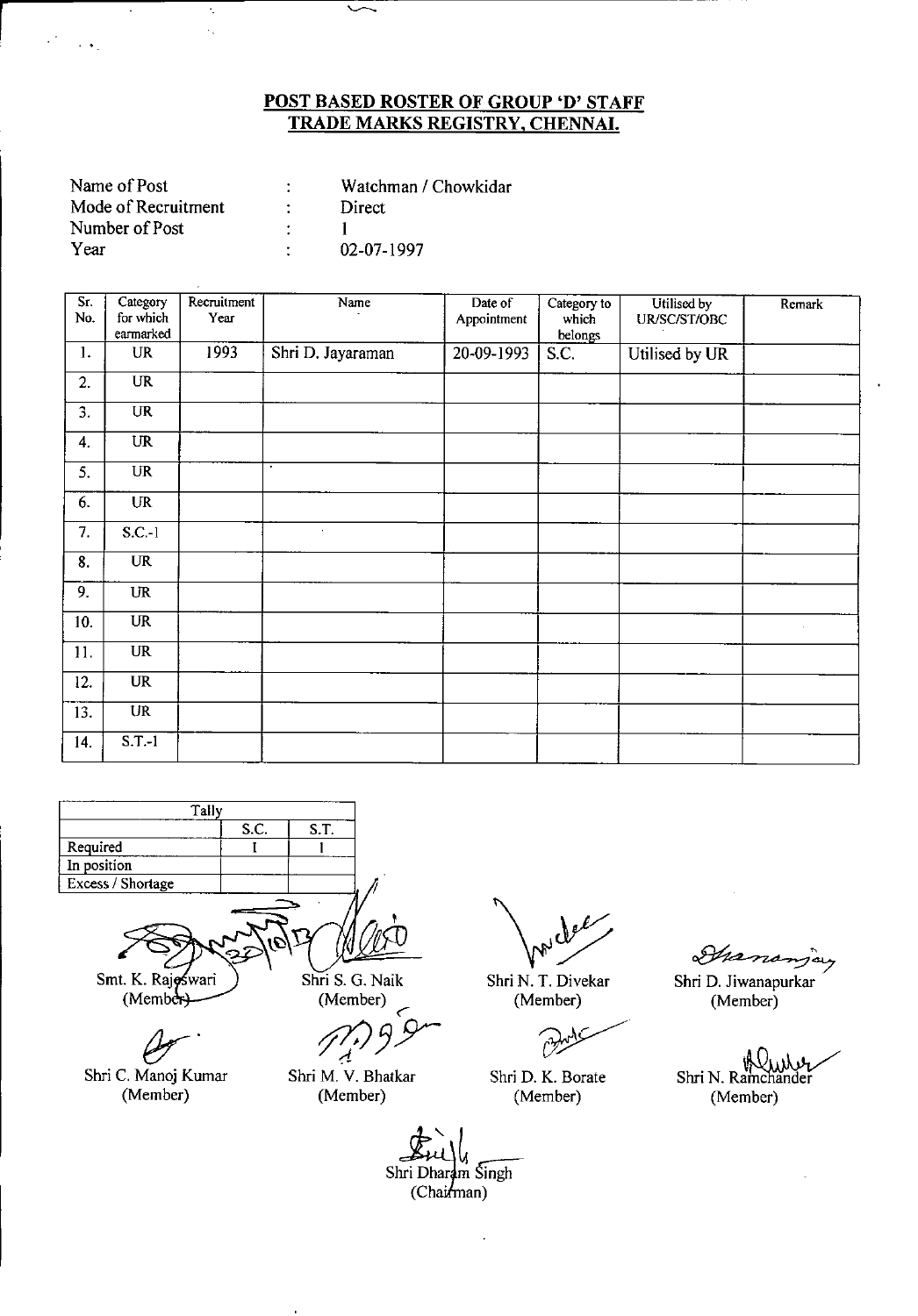| Name of Post        | Watchman / Chowkidar |
|---------------------|----------------------|
| Mode of Recruitment | Direct               |
| Number of Post      |                      |
| Year                | $31 - 12 - 1997$     |

| Sr.<br>No. | Category<br>for which  | Recruitment<br>Year | Name              | Date of<br>Appointment | Category to<br>which | Utilised by<br>UR/SC/ST/OBC | Remark |
|------------|------------------------|---------------------|-------------------|------------------------|----------------------|-----------------------------|--------|
|            | earmarked              |                     |                   |                        | belongs              |                             |        |
| 1.         | <b>UR</b>              | 1993                | Shri D. Jayaraman | 20-09-1993             | S.C.                 | Utilised by UR              |        |
| 2.         | $\overline{\text{UR}}$ |                     |                   |                        |                      |                             |        |
| 3.         | <b>UR</b>              |                     |                   |                        |                      |                             |        |
| 4.         | $\overline{\text{UR}}$ |                     |                   |                        |                      |                             |        |
| 5.         | <b>UR</b>              |                     |                   |                        |                      |                             |        |
| 6.         | <b>UR</b>              |                     |                   |                        |                      |                             |        |
| 7.         | $S.C.-1$               |                     |                   |                        |                      |                             |        |
| 8.         | $\overline{\text{UR}}$ |                     |                   |                        |                      |                             |        |
| 9.         | UR                     |                     |                   |                        |                      |                             |        |
| 10.        | $\overline{\text{UR}}$ |                     |                   |                        |                      |                             |        |
| 11.        | <b>UR</b>              |                     |                   |                        |                      |                             |        |
| 12.        | <b>UR</b>              |                     |                   |                        |                      |                             |        |
| 13.        | UR                     |                     |                   |                        |                      |                             |        |
| 14.        | $S.T.-1$               |                     |                   |                        |                      |                             |        |



Smt. K Rajeswari

(Member)

Shri C. Manoj Kumar (Member)

hri S. G. Naik (Member)

*~JY--*  $\mathcal{L}$ 

Shri M. V. Bhatkar (Member)

 $ol$ 

Shri N. T. Divekar (Member)

Shri D. K. Borate (Member)

*~d~~* Shri D. Jiwanapurkar

(Member)

Shri N. Ramchander (Member)

 $\frac{1}{2}$ Shri Dharam Singh  $(Chairman)$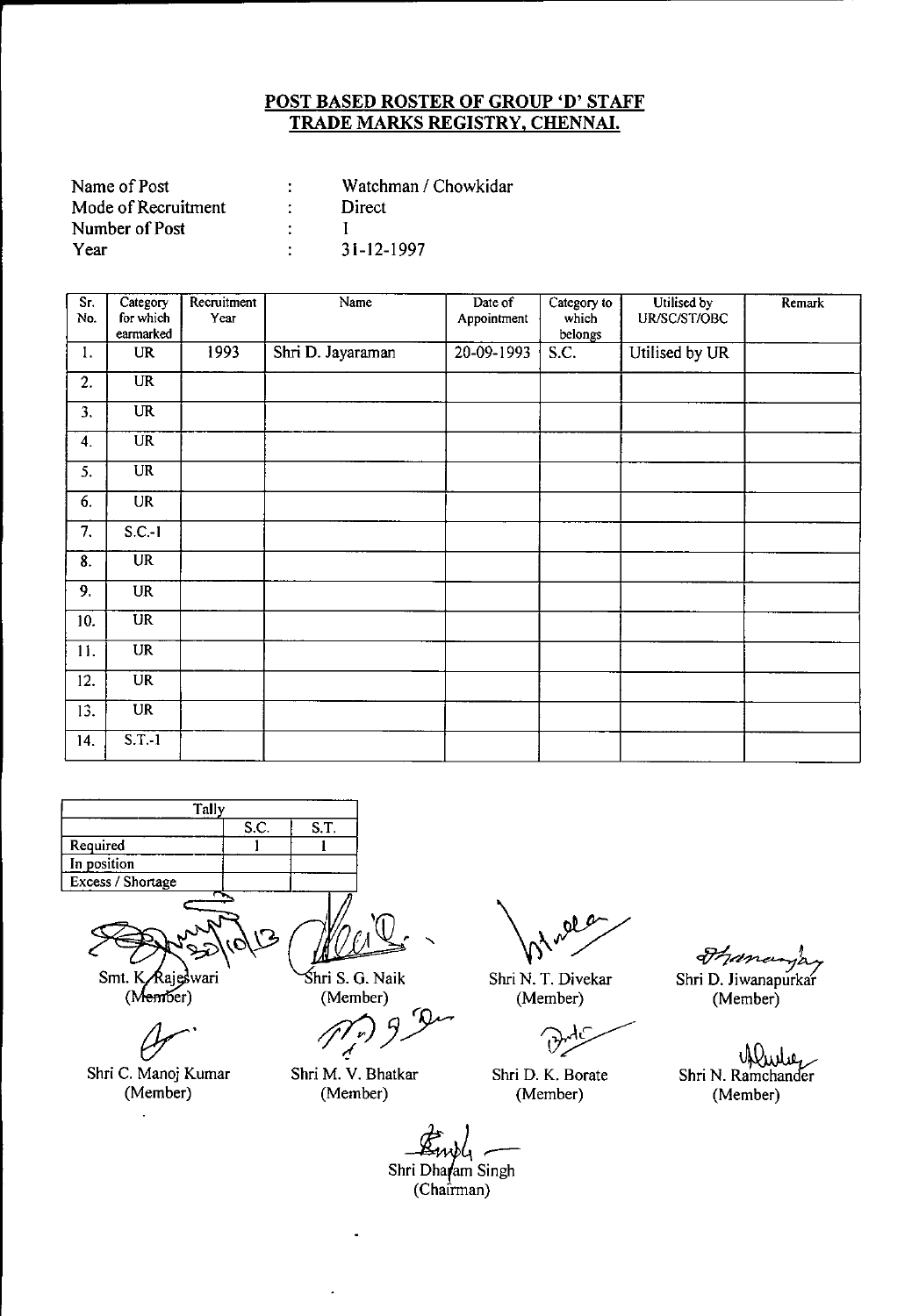| Name of Post        | Watchman / Chowkidar |
|---------------------|----------------------|
| Mode of Recruitment | Direct               |
| Number of Post      |                      |
| Year                | 31-12-1998           |

| $\overline{\mathsf{Sr}}$ .<br>No. | Category<br>for which  | Recruitment<br>Year | Name              | Date of<br>Appointment | Category to<br>which | Utilised by<br>UR/SC/ST/OBC | Remark |
|-----------------------------------|------------------------|---------------------|-------------------|------------------------|----------------------|-----------------------------|--------|
|                                   | earmarked              |                     |                   |                        | belongs              |                             |        |
| 1.                                | <b>UR</b>              | 1993                | Shri D. Jayaraman | 20-09-1993             | S.C.                 | Utilised by UR              |        |
| 2.                                | $\overline{\text{UR}}$ |                     |                   |                        |                      |                             |        |
| 3.                                | <b>UR</b>              |                     |                   |                        |                      |                             |        |
| 4.                                | $\overline{\text{UR}}$ |                     |                   |                        |                      |                             |        |
| 5.                                | <b>UR</b>              |                     |                   |                        |                      |                             |        |
| 6.                                | <b>UR</b>              |                     |                   |                        |                      |                             |        |
| 7.                                | $S.C.-1$               |                     |                   |                        |                      |                             |        |
| 8.                                | $\overline{\text{UR}}$ |                     |                   |                        |                      |                             |        |
| 9.                                | <b>UR</b>              |                     |                   |                        |                      |                             |        |
| 10.                               | $\overline{\text{UR}}$ |                     |                   |                        |                      |                             |        |
| 11.                               | $\overline{\text{UR}}$ |                     |                   |                        |                      |                             |        |
| 12.                               | $\overline{UR}$        |                     |                   |                        |                      |                             |        |
| 13.                               | <b>UR</b>              |                     |                   |                        |                      |                             |        |
| 14.                               | $S.T.-1$               |                     |                   |                        |                      |                             |        |



Smt. K. Rajeswar<br>(Member)

Shri C. Manoj Kumar (Member)

Shri S. G. Naik (Member)

*ij1fJ37*

Shri M. V. Bhatkar (Member)

oles

Shri N. T. Divekar (Member)

M

Shri D. K. Borate (Member)

d We

Shri D. Jiwanapurkar (Member)

~ Shri N. Ramchander (Member)

Shri Dharam Singh (Chairman)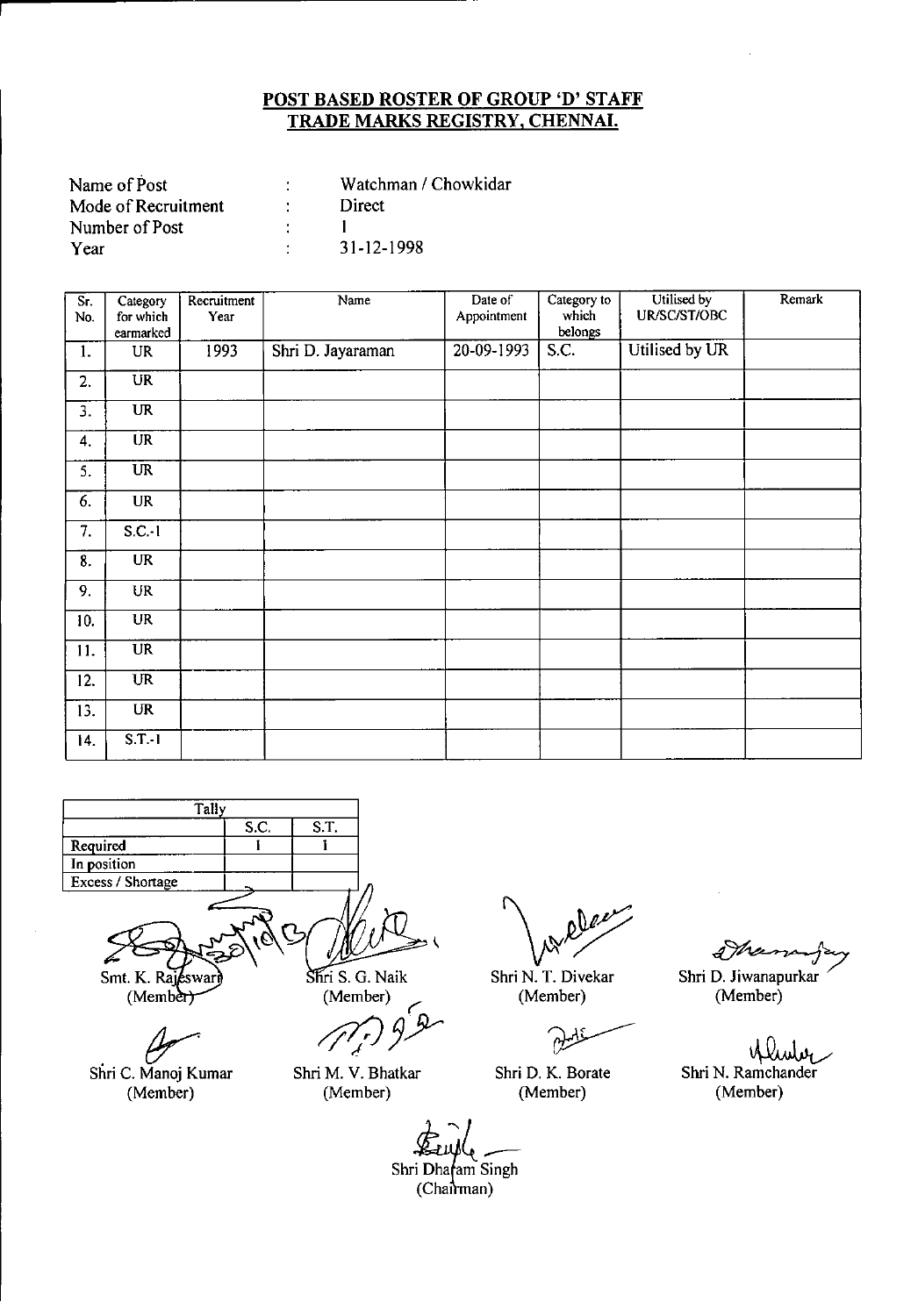| Watchman / Chowkidar |
|----------------------|
| Direct               |
|                      |
| $31 - 12 - 1999$     |
|                      |

| Sr.<br>No.     | Category<br>for which  | Recruitment<br>Year | Name              | Date of     | Category to      | Utilised by    | Remark |
|----------------|------------------------|---------------------|-------------------|-------------|------------------|----------------|--------|
|                | earmarked              |                     |                   | Appointment | which<br>belongs | UR/SC/ST/OBC   |        |
| $\mathbf{I}$ . | <b>UR</b>              | 1993                | Shri D. Jayaraman | 20-09-1993  | S.C.             | Utilised by UR |        |
| 2.             | $\overline{\text{UR}}$ |                     |                   |             |                  |                |        |
| 3.             | <b>UR</b>              |                     |                   |             |                  |                |        |
| 4.             | <b>UR</b>              | $\bullet$           |                   |             |                  |                |        |
| 5.             | $\overline{UR}$        |                     |                   |             |                  |                |        |
| 6.             | UR                     |                     |                   |             |                  |                |        |
| 7.             | $S.C.-1$               |                     |                   |             |                  |                |        |
| 8.             | $\overline{\text{UR}}$ |                     |                   |             |                  |                |        |
| 9.             | <b>UR</b>              |                     |                   |             |                  |                |        |
| 10.            | <b>UR</b>              |                     | $\bullet$         |             |                  |                |        |
| 11.            | UR                     |                     |                   |             |                  |                |        |
| 12.            | <b>UR</b>              |                     |                   |             |                  |                |        |
| 13.            | $\overline{\text{UR}}$ |                     |                   |             |                  |                |        |
| 14.            | $S.T.-1$               |                     |                   |             |                  |                |        |



Shri C. Manoj Kumar (Member)

 $\overline{\text{Shn S. G. Naik}}$ 

(Member) *gr' 0J)r*

Shri M. V. Bhatkar (Member)

Shri N. T. Divekar (Member)

~.

Shri D. K. Borate (Member)

<u> 1</u>

Shri D. Jiwanapurkar (Member)

Shri N. Ramchander (Member)

 $\lim_{\mu\to 0}$  -Shri Dharam Singh (Chairman)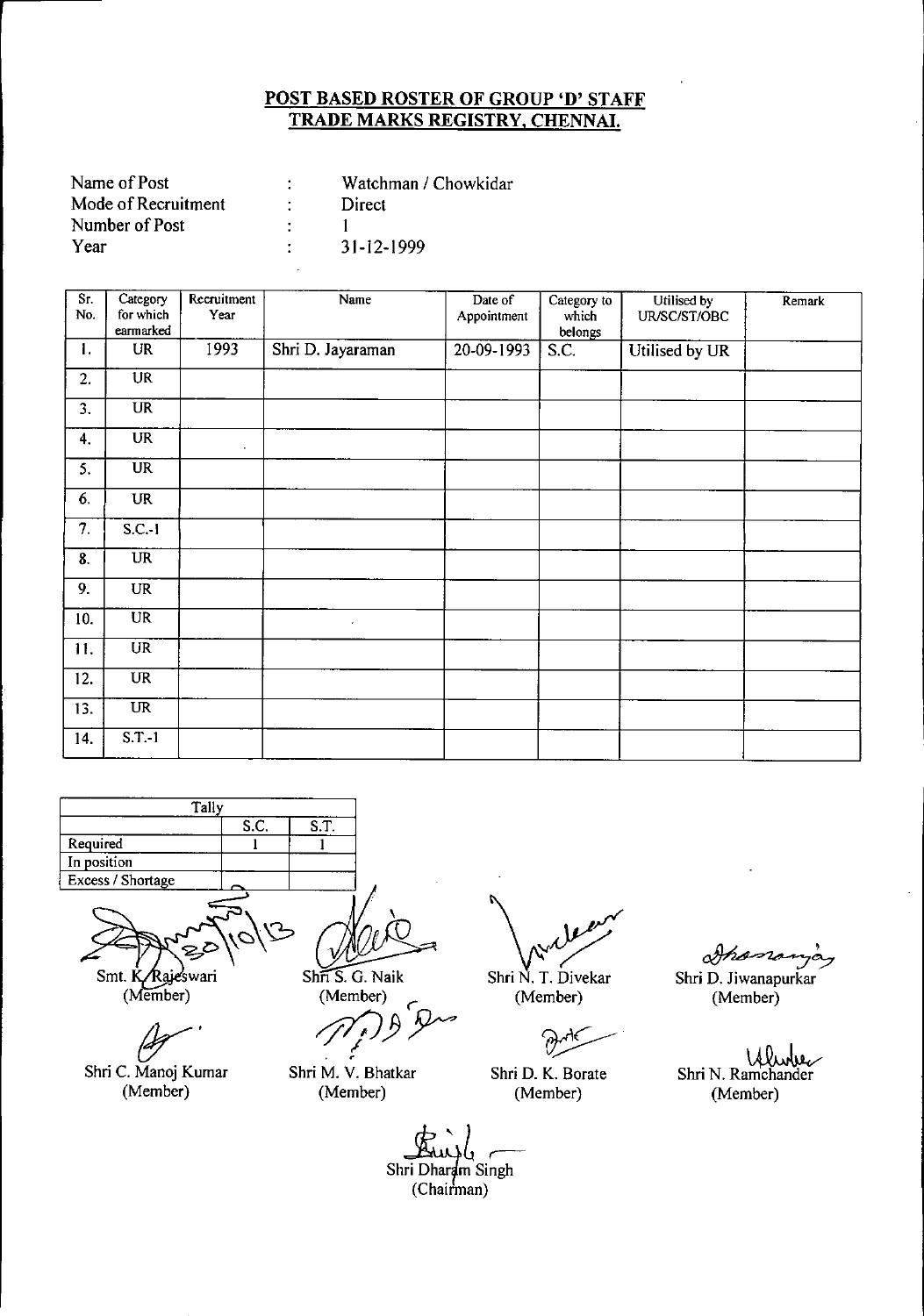| Name of Post        |                                 | Watchman / Chowkidar    |
|---------------------|---------------------------------|-------------------------|
| Mode of Recruitment | $\mathcal{F}$ and $\mathcal{F}$ | Direct                  |
| Number of Post      |                                 |                         |
| Year                |                                 | $\therefore$ 31-12-2000 |

| Sr.<br>No. | Category<br>for which  | Recruitment<br>Year | Name              | Date of     | Category to<br>which | Utilised by<br>UR/SC/ST/OBC | Remark |
|------------|------------------------|---------------------|-------------------|-------------|----------------------|-----------------------------|--------|
|            | earmarked              |                     |                   | Appointment | belongs              |                             |        |
| 1.         | UR                     | 1993                | Shri D. Jayaraman | 20-09-1993  | S.C.                 | Utilised by UR              |        |
| 2.         | $\overline{\text{UR}}$ |                     |                   |             |                      |                             |        |
| 3.         | $\overline{UR}$        |                     |                   |             |                      |                             |        |
| 4.         | $0.B.C.-1$             |                     |                   |             |                      |                             |        |
| 5.         | UR                     |                     |                   |             |                      |                             |        |
| 6.         | <b>UR</b>              |                     |                   |             |                      |                             |        |
| 7.         | $S.C.-1$               |                     |                   |             |                      |                             |        |
| 8.         | $O.B.C.-2$             |                     |                   |             |                      |                             |        |
| 9.         | <b>UR</b>              |                     |                   |             |                      |                             |        |
| 10.        | <b>UR</b>              |                     |                   |             |                      |                             |        |
| 11.        | $\overline{\text{UR}}$ |                     |                   |             |                      |                             |        |
| 12.        | $0.B.C.-3$             |                     |                   |             |                      |                             |        |
| 13.        | $\overline{UR}$        |                     |                   |             | τ                    |                             |        |
| 14.        | $S.T.-1$               |                     |                   |             |                      |                             |        |



Smt. K. Rajeswari

*(Y'* Shri C. Manoj Kumar (Member)

Shri S. G. Naik

(Member)<br>*(1)*<br>*}*  $\epsilon$ 

Shri M. V. Bhatkar (Member)

Shri N. T. Divekar (Member)

Ū

Shri D. K. Borate (Member)

Shanonjay

Shri D. Jiwanapurkar (Member)

Ww سرور ا Shri N. Ramchander (Member)

Shri Dharam Singh (Chairman)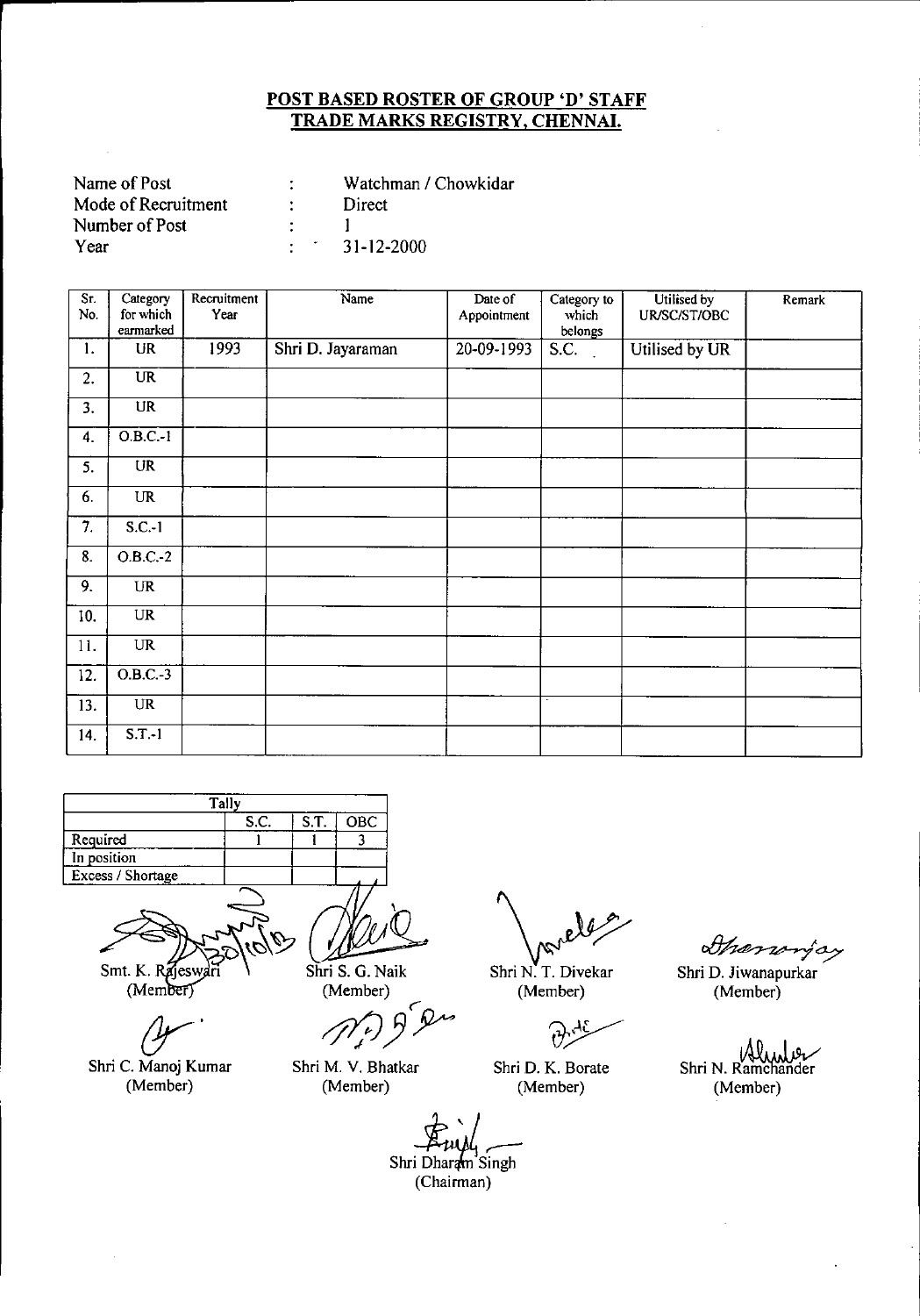| Name of Post        | Watchman / Chowkidar |
|---------------------|----------------------|
| Mode of Recruitment | Direct               |
| Number of Post      |                      |
| Year                | 31-12-2001           |

| Sr.<br>No. | Category<br>for which  | Recruitment<br>Year | Name              | Date of<br>Appointment | Category to<br>which | Utilised by<br>UR/SC/ST/OBC | Remark |
|------------|------------------------|---------------------|-------------------|------------------------|----------------------|-----------------------------|--------|
|            | earmarked              |                     |                   |                        | belongs              |                             |        |
| 1.         | <b>UR</b>              | 1993                | Shri D. Jayaraman | 20-09-1993             | S.C.                 | Utilised by UR              |        |
| 2.         | $\overline{\text{UR}}$ |                     |                   |                        |                      |                             |        |
| 3.         | $\overline{\text{UR}}$ |                     |                   |                        |                      |                             |        |
| 4.         | $O.B.C.-1$             |                     |                   |                        |                      |                             |        |
| 5.         | <b>UR</b>              |                     |                   |                        |                      |                             |        |
| 6.         | <b>UR</b>              |                     |                   |                        |                      |                             |        |
| 7.         | $S.C.-1$               |                     |                   |                        |                      |                             |        |
| 8.         | $O.B.C.-2$             |                     |                   |                        |                      |                             |        |
| 9.         | UR                     |                     |                   |                        |                      |                             |        |
| 10.        | $\overline{\text{UR}}$ |                     |                   |                        |                      |                             |        |
| 11.        | <b>UR</b>              |                     |                   |                        |                      |                             |        |
| 12.        | $O.B.C.-3$             |                     |                   |                        |                      |                             |        |
| 13.        | $\overline{\text{UR}}$ |                     |                   |                        |                      |                             |        |
| 14.        | $S.T.-1$               |                     |                   |                        |                      |                             |        |

|                               | Tally           |      |                           |
|-------------------------------|-----------------|------|---------------------------|
|                               | S.C.            | S.T. | OBC                       |
| Required                      |                 |      |                           |
| In position                   |                 |      |                           |
| Excess / Shortage             |                 |      |                           |
| Smt. K. Rajeswari<br>(Member) | $\mathcal{C}_2$ |      | Shri S. G. Na<br>(Member) |

Shri C. Manoj Kumar (Member)

.'  $M \leq \frac{1}{\pi}$ <br>
(Member)<br>  $M \leq \frac{1}{\pi}$ 

hri S. G. Naik  $(Member)$ 

Shri M. V. Bhatkar (Member)

 $\int_{\mathcal{X}}\left| \mathcal{Y}^{\text{per}}\right|$ 

Shri N. T. Divekar (Member)

 $\mathcal{C}$ 

Shri D. K. Borate (Member)

*Ahanary*o<br>Shri D. Jiwanapurkar

(Member)

Shri N. Ramchander (Member)

Shri Dharam Singh (Chafrman)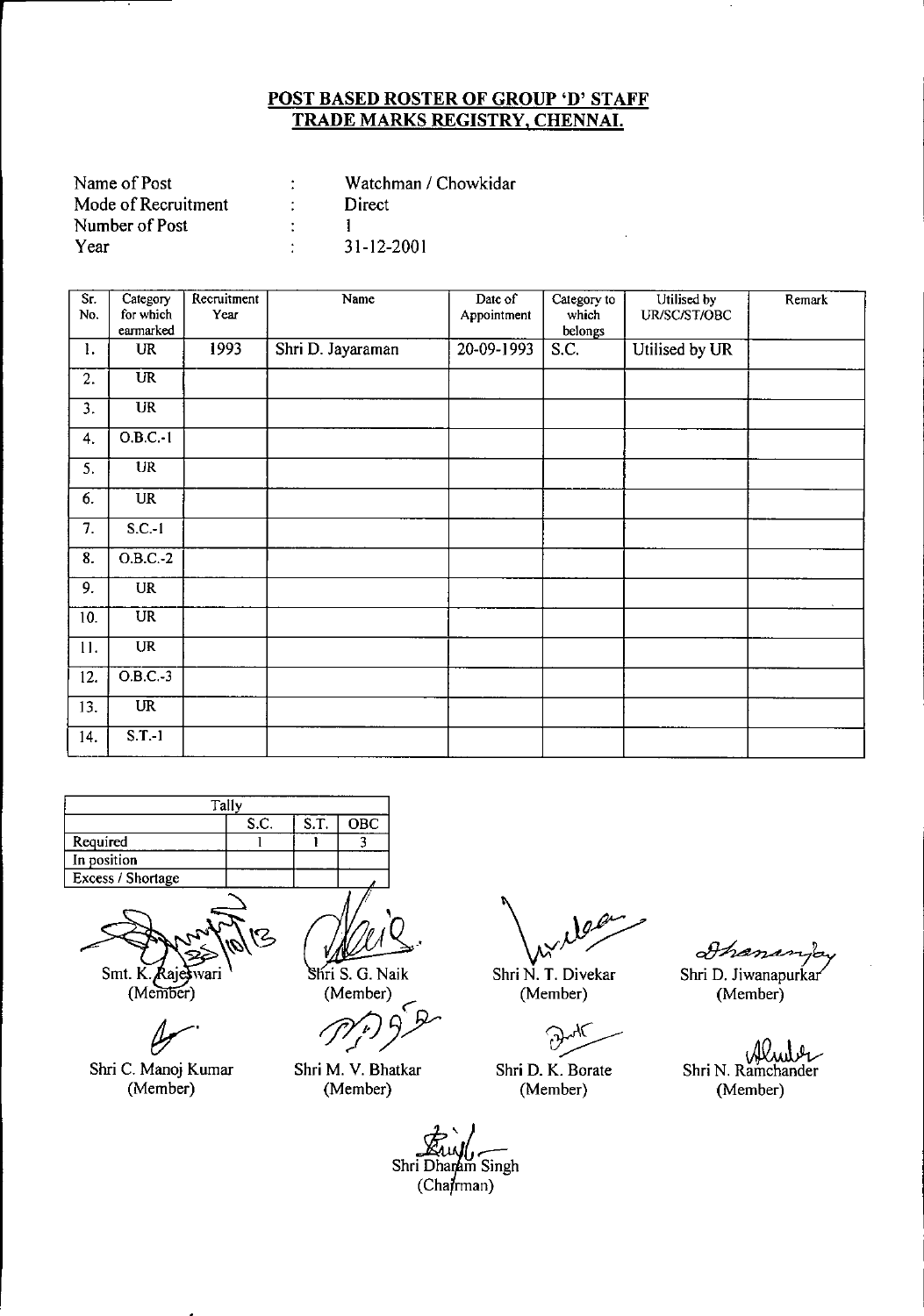| Name of Post        | Watchman / Chowkidar |
|---------------------|----------------------|
| Mode of Recruitment | Direct               |
| Number of Post      |                      |
| Year                | 31-12-2002           |

| $\overline{\text{Sr}}$<br>No. | Category<br>for which  | Recruitment<br>Year | Name              | Date of<br>Appointment | Category to<br>which | Utilised by<br>UR/SC/ST/OBC | Remark |
|-------------------------------|------------------------|---------------------|-------------------|------------------------|----------------------|-----------------------------|--------|
|                               | earmarked              |                     |                   |                        | belongs              |                             |        |
| 1.                            | <b>UR</b>              | 1993                | Shri D. Jayaraman | 20-09-1993             | S.C.                 | Utilised by UR              |        |
| 2.                            | $\overline{\text{UR}}$ |                     |                   |                        |                      |                             |        |
| 3.                            | $\overline{UR}$        |                     |                   |                        |                      |                             |        |
| 4.                            | $O.B.C.-1$             |                     |                   |                        |                      |                             |        |
| 5.                            | <b>UR</b>              |                     |                   |                        |                      |                             |        |
| 6.                            | <b>UR</b>              |                     |                   |                        |                      |                             |        |
| 7.                            | S.C.1                  |                     |                   |                        |                      |                             |        |
| 8.                            | $O.B.C.-2$             |                     |                   |                        |                      |                             |        |
| 9.                            | UR                     |                     |                   |                        |                      |                             |        |
| 10.                           | $\overline{UR}$        |                     |                   |                        |                      |                             |        |
| 11.                           | <b>UR</b>              |                     |                   |                        | $\blacksquare$       |                             |        |
| 12.                           | $O.B.C.-3$             |                     |                   |                        |                      |                             |        |
| 13.                           | <b>UR</b>              |                     |                   |                        |                      |                             |        |
| 14.                           | $ST-1$                 |                     |                   |                        |                      |                             |        |

| Tally               |  |  |  |  |  |  |  |
|---------------------|--|--|--|--|--|--|--|
| S.C.<br>S.T.<br>OBC |  |  |  |  |  |  |  |
| Required            |  |  |  |  |  |  |  |
| In position         |  |  |  |  |  |  |  |
| Excess / Shortage   |  |  |  |  |  |  |  |
|                     |  |  |  |  |  |  |  |

Smt. K Rajeswari<br>(Member)

Shri C. Manoj Kumar (Member)

, ,

Shri S. G. Naik

(Member) *~)ry* ..

Shri M. V. Bhatkar (Member)

Shri<sup>K</sup>. T. Divekar (Member) (Member)

ſŻ

Shri D. K. Borate (Member)

*~A* o*l Hannenga*<br>Shri D. Jiwanapurkar

Shri N. Ramchander (Member)

Shri Dharam Singh (Chairman)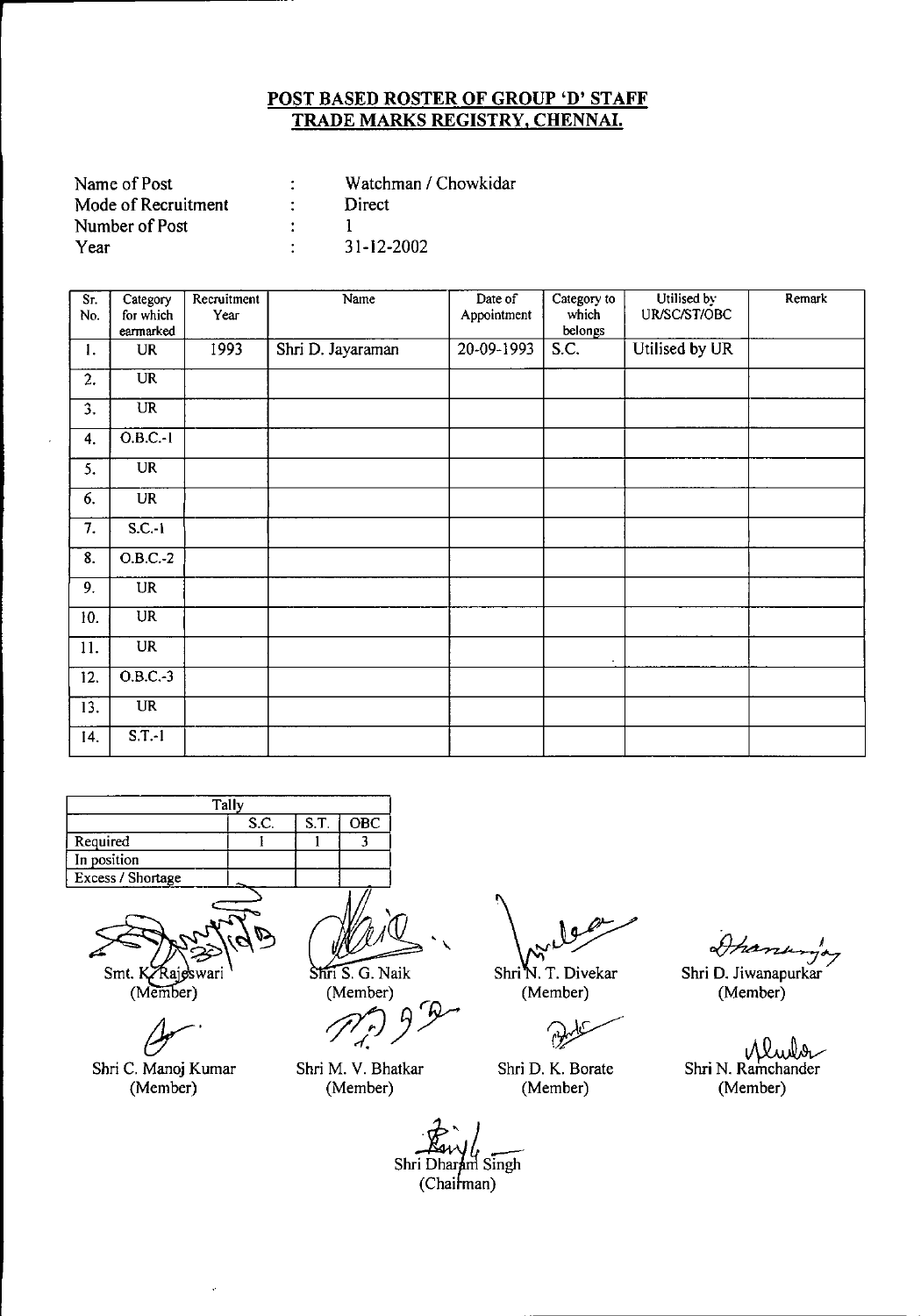| Name of Post        | Watchman / Chowkidar |
|---------------------|----------------------|
| Mode of Recruitment | Direct               |
| Number of Post      |                      |
| Year                | 31-12-2003           |

| Sr. | Category               | Recruitment | Name              | Date of      | Category to       | Utilised by    | Remark |
|-----|------------------------|-------------|-------------------|--------------|-------------------|----------------|--------|
| No. | for which              | Year        |                   | Appointment  | which             | UR/SC/ST/OBC   |        |
|     | earmarked              |             |                   |              | belongs           |                |        |
| 1.  | <b>UR</b>              | 1993        | Shri D. Jayaraman | $20-09-1993$ | $\overline{S.C.}$ | Utilised by UR |        |
| 2.  | <b>UR</b>              |             |                   |              |                   |                |        |
| 3.  | <b>UR</b>              |             |                   |              |                   |                |        |
| 4.  | $O.B.C.-1$             |             |                   |              |                   |                |        |
| 5.  | <b>UR</b>              |             |                   |              |                   |                |        |
| 6.  | <b>UR</b>              |             |                   |              |                   |                |        |
| 7.  | $S.C.-1$               |             |                   |              |                   |                |        |
| 8.  | $O.B.C.-2$             |             |                   |              |                   |                |        |
| 9.  | <b>UR</b>              |             |                   |              |                   |                |        |
| 10. | $\overline{\text{UR}}$ |             |                   |              |                   |                |        |
| 11. | $\overline{\text{UR}}$ |             | ×                 |              |                   |                |        |
| 12. | $O.B.C.-3$             |             |                   |              |                   |                |        |
| 13. | <b>UR</b>              |             |                   |              |                   |                |        |
| 14. | $S.T.-1$               |             |                   |              |                   |                |        |

| Tally              |  |  |  |  |  |  |
|--------------------|--|--|--|--|--|--|
| ST.<br>S.C.<br>OBC |  |  |  |  |  |  |
| Required           |  |  |  |  |  |  |
| In position        |  |  |  |  |  |  |
| Excess / Shortage  |  |  |  |  |  |  |
|                    |  |  |  |  |  |  |

Smt. K. Rajeswari

(Member)

*(Y-'* Shri C. Manoj Kumar (Member)

Shri S. G. Naik (Member)

Shri M. V. Bhatkar (Member)

Shri N. T. Divekar (Member) (Member)

Ù

Shri D. K. Borate (Member)

Shanan

Shri D. Jiwanapurkar

Shri N. Ramchander (Member)

Shri Dharam Singh (Chairman)

*I*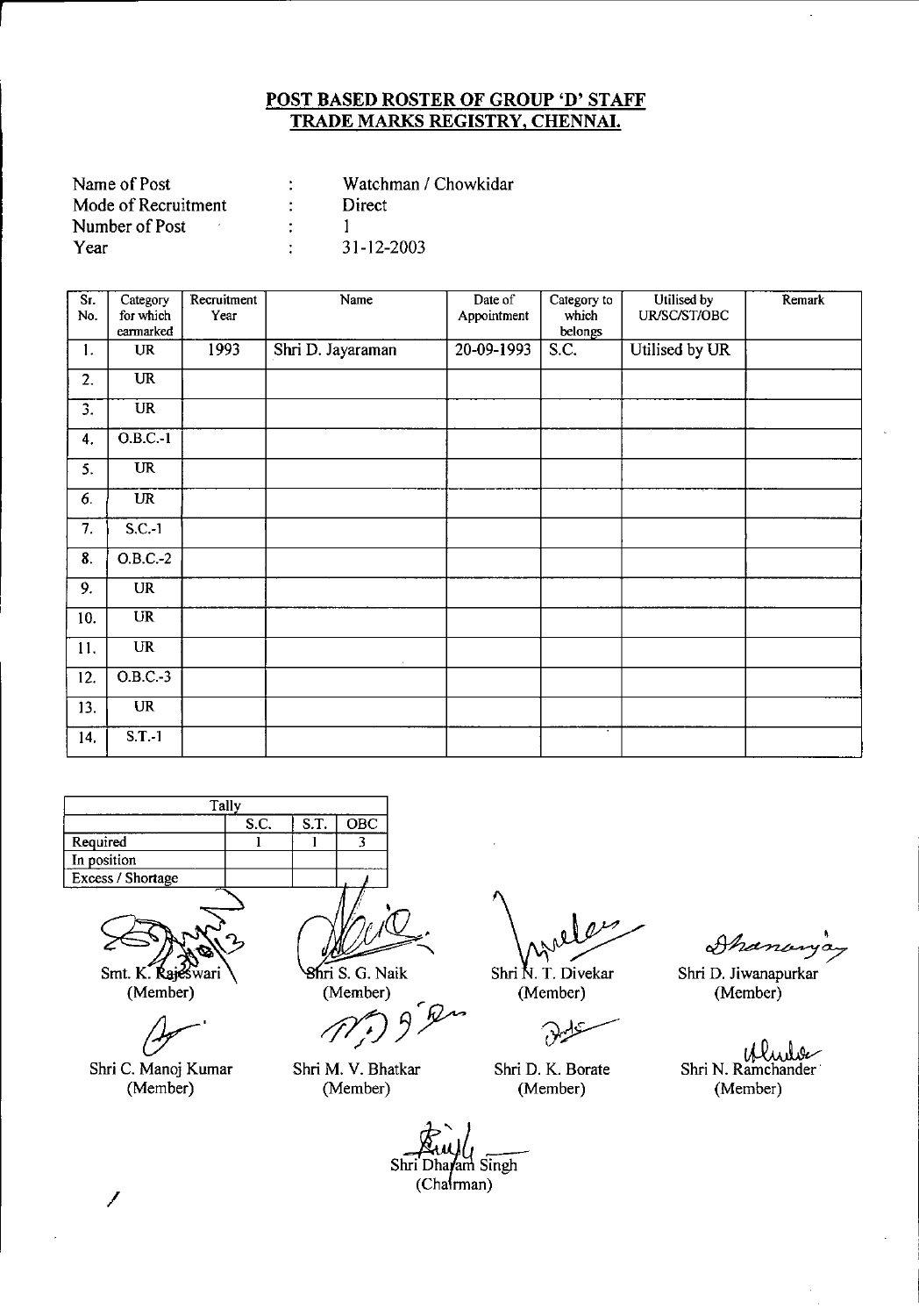| Name of Post        | Watchman / Chowkidar |
|---------------------|----------------------|
| Mode of Recruitment | Direct               |
| Number of Post      |                      |
| Year                | 31-12-2004           |

| S <sub>I</sub> | Category               | Recruitment<br>Year | Name              | Date of<br>Appointment | Category<br>to which | Utilised by<br>UR/SC/ST/OBC | Remark                |
|----------------|------------------------|---------------------|-------------------|------------------------|----------------------|-----------------------------|-----------------------|
| No.            | for which<br>earmarked |                     |                   |                        | belongs              |                             |                       |
| 1.             | <b>UR</b>              | 1993                | Shri D. Jayaraman | 20-09-1993             | S.C.                 | Utilised by UR              | Vacated on 12-01-2004 |
| 2.             | $\overline{UR}$        | 2004                | Shri N. Murugan   | 12-03-2004             | S.C.                 | Utilised by UR              |                       |
| 3.             | <b>UR</b>              |                     |                   |                        |                      |                             |                       |
| 4.             | $O.B.C.-1$             |                     |                   |                        |                      |                             |                       |
| 5.             | $\overline{\text{UR}}$ |                     |                   |                        |                      |                             |                       |
| 6.             | <b>UR</b>              |                     |                   |                        |                      |                             |                       |
| 7.             | $S.C.-1$               |                     |                   |                        |                      |                             |                       |
| 8.             | $O.B.C.-2$             |                     |                   |                        |                      |                             |                       |
| 9.             | <b>UR</b>              |                     | ٠                 |                        |                      |                             |                       |
| 10.            | <b>UR</b>              |                     |                   |                        |                      |                             |                       |
| 11.            | <b>UR</b>              |                     |                   |                        |                      |                             |                       |
| 12.            | $O.B.C.-3$             |                     |                   |                        |                      |                             |                       |
| 13.            | <b>UR</b>              |                     |                   |                        |                      |                             |                       |
| 14.            | $S.T-1$                |                     |                   |                        |                      |                             |                       |

**Tally** Required **]n osition** Excess/ Shortage S.c. I S.T. **OBC** 1 3

Smt. K. Rejeswari (Member)

*(Jr'*

Shri C. Manoj Kumar (Member)

hri S. G. Naik

(Member)<br> *{\frac{\frac{\frac{\frac{\frac{\frac{\frac{\frac{\frac{\frac{\frac{\frac{\frac{\frac{\frac{\frac{\frac{\frac{\frac{\frac{\frac{\frac{\frac{\frac{\frac{\frac{\frac{\frac{\frac{\frac{\frac{\frac{\frac{\frac{\frac{*  $\sigma$ ...

Shri M. V. Bhatkar (Member)

Shri N. T. Divekar (Member)

-9

Shri D. K. Borate (Member)

Shanarja

Shri D. Jiwanapurkar (Member)

W Shri N. Ramchander (Member)

ł,

Shri Dhafam Singh (Chairman)